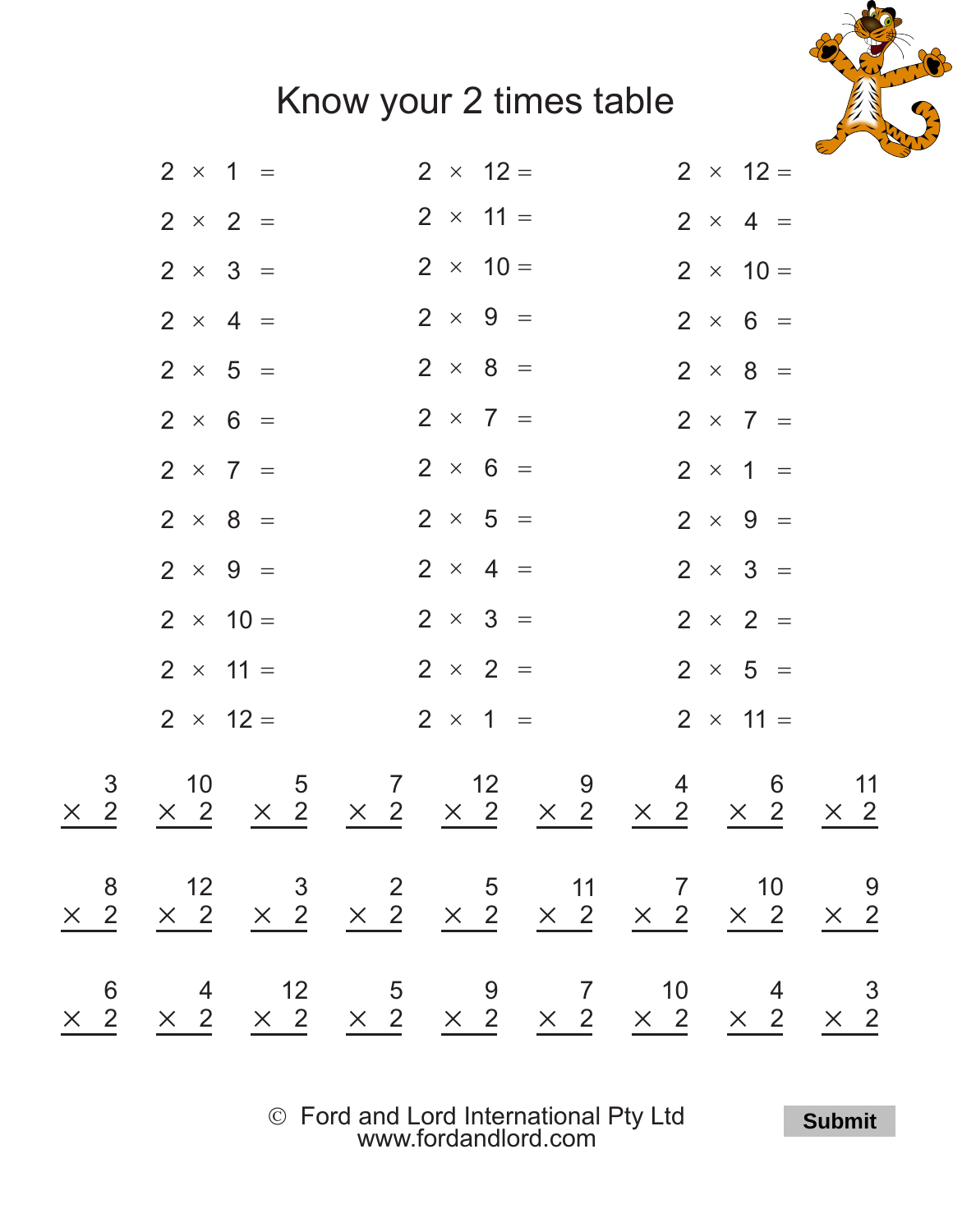1 Digit by 1 Digit Multiplication Multiply by 2

| $\begin{array}{c}\n 3 \\  \times 2\n \end{array}$<br>$\begin{array}{c} 6 \\ \times \end{array}$<br>$\begin{array}{c} 9 \\ \times 2 \end{array}$ | $\times$ $\frac{2}{2}$<br>$\begin{array}{c} 7 \\ \times \quad 2 \end{array}$<br>$\begin{array}{c}\n4 \\ \times 2\n\end{array}$ | $\begin{array}{c} 9 \\ \times 2 \end{array}$                         | $\begin{array}{ccccccccccccc} & & & & & 6 & & & 5 & & 4 & & 8 & & 5 \\ \times & 2 & & \times & 2 & & \times & 2 & & \times & 2 & & \times & 2 \end{array}$<br>$\begin{array}{c}\n4 \\ \times 2\n\end{array}$<br>$\begin{array}{ccc}\n & 6 & 5 \\ \times & 2 & \times & 2\n\end{array}$ | $\times$ $\frac{3}{2}$<br>$\begin{array}{c}\n4 \\ \times 2\n\end{array}$                                                                                                                                  | $\begin{array}{r} 9 \\ \times \quad 2 \end{array}$<br>$\begin{array}{c}\n 3 \\  \times 2\n \end{array}$ | $\times$ $\frac{2}{2}$<br>$\begin{array}{r} 5 \\ \times \end{array}$                  |
|-------------------------------------------------------------------------------------------------------------------------------------------------|--------------------------------------------------------------------------------------------------------------------------------|----------------------------------------------------------------------|----------------------------------------------------------------------------------------------------------------------------------------------------------------------------------------------------------------------------------------------------------------------------------------|-----------------------------------------------------------------------------------------------------------------------------------------------------------------------------------------------------------|---------------------------------------------------------------------------------------------------------|---------------------------------------------------------------------------------------|
| $\begin{array}{c} 6 \\ \times 2 \end{array}$                                                                                                    | $\times$ $\frac{3}{2}$                                                                                                         | $\begin{array}{c} 9 \\ \times 2 \end{array}$                         | $\begin{array}{c}\n4 \\ \times 2\n\end{array}$                                                                                                                                                                                                                                         | $\begin{array}{c}\n 3 \\  \times 2\n \end{array}$                                                                                                                                                         | $\begin{array}{c} 7 \\ \times \quad 2 \end{array}$                                                      | $\begin{array}{c} 1 \\ \times \quad 2 \end{array}$                                    |
| $\begin{array}{c}\n2 \\ 2\n\end{array}$<br>$\times$                                                                                             | $\begin{array}{r} 5 \\ \times 2 \end{array}$                                                                                   | $\begin{array}{c}\n 8 \\  \times \quad 2\n\end{array}$               | $\begin{array}{c}\n 3 \\  \times 2\n \end{array}$                                                                                                                                                                                                                                      | $\times$ $\frac{2}{2}$                                                                                                                                                                                    | $\begin{array}{c} 6 \\ \times 2 \end{array}$                                                            | $\begin{array}{r} 9 \\ \times 2 \end{array}$                                          |
| $\begin{array}{c} 6 \\ \times \quad 2 \end{array}$                                                                                              | $\begin{array}{r} 3 \\ \times 2 \end{array}$                                                                                   | $\begin{array}{r} 9 \\ \times 2 \end{array}$                         | $\begin{array}{c} 6 \\ \times \quad 2 \end{array}$                                                                                                                                                                                                                                     | $\begin{array}{@{}c@{\hspace{1em}}c@{\hspace{1em}}c}\n & \multicolumn{1}{c }{7}\n & \multicolumn{1}{c }{7}\n & \multicolumn{1}{c }{2}\n & \multicolumn{1}{c }{2}\n & \multicolumn{1}{c }{2}\n\end{array}$ | $\begin{array}{c} 9 \\ \times 2 \end{array}$                                                            | $\begin{array}{c} 8 \\ \times \quad 2 \end{array}$                                    |
| $\begin{array}{c} 5 \\ \times 2 \end{array}$                                                                                                    |                                                                                                                                |                                                                      | $\begin{array}{ccccc} & 7 & & 8 & & 9 \\ \times & 2 & & \times & 2 & & \times & 2 \end{array}$                                                                                                                                                                                         | $\begin{array}{c} 4 \\ \times \end{array}$                                                                                                                                                                | $\begin{array}{c} 6 \\ \times \quad 2 \end{array}$                                                      | $\times$ $\frac{3}{2}$                                                                |
| $\begin{array}{c} 4 \\ \times \end{array}$                                                                                                      |                                                                                                                                | $\begin{array}{ccc}\n & 8 & 5 \\ \times & 2 & \times 2\n\end{array}$ | $\begin{array}{c} 6 \\ \times 2 \end{array}$                                                                                                                                                                                                                                           | $\begin{array}{r} 3 \\ \times 2 \end{array}$                                                                                                                                                              | $\begin{array}{r} 9 \\ \times 2 \end{array}$                                                            | $\begin{array}{@{}c@{\hspace{1em}}c@{\hspace{1em}}}\n & 4 \\ \times & 2\n\end{array}$ |

© Ford and Lord International Pty Ltd [www.fordandlord.com](http://www.fordandlord.com)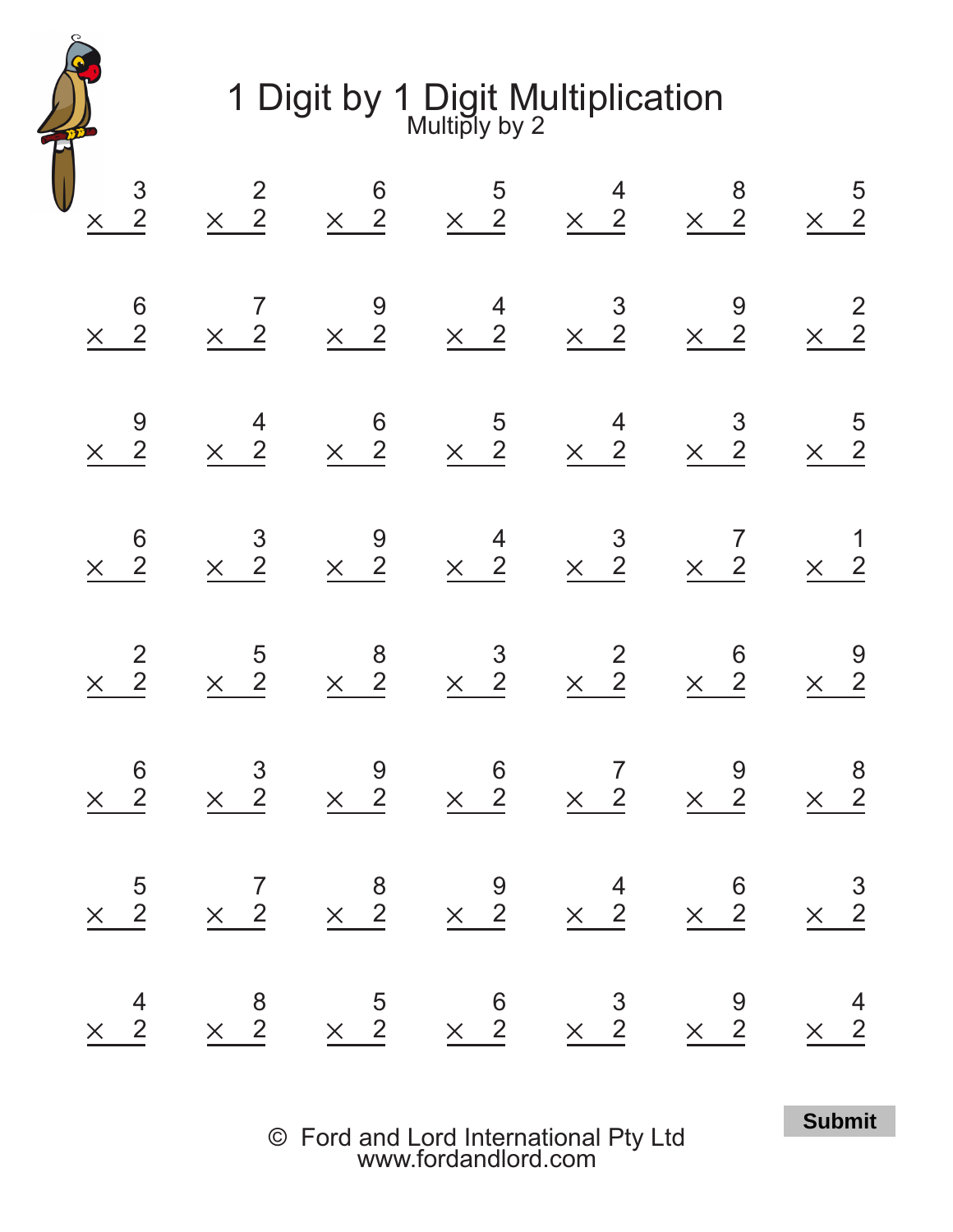1 Digit by 1 Digit Multiplication Multiply by 2

|                                                                   |                                                                                                                                                                                    |                                                                                        |                                                    |                                                   |                                                        |                                                                      | $\begin{array}{c} 4 \\ \times \quad 2 \end{array}$                                                                                                 |
|-------------------------------------------------------------------|------------------------------------------------------------------------------------------------------------------------------------------------------------------------------------|----------------------------------------------------------------------------------------|----------------------------------------------------|---------------------------------------------------|--------------------------------------------------------|----------------------------------------------------------------------|----------------------------------------------------------------------------------------------------------------------------------------------------|
| $\times$ $\frac{3}{2}$                                            |                                                                                                                                                                                    | $\begin{array}{c} 9 \\ \times 2 \end{array}$                                           | $\begin{array}{c} 6 \\ \times 2 \end{array}$       | $\times$ $\frac{2}{2}$                            | $\begin{array}{c} 6 \\ \times 2 \end{array}$           | $\begin{array}{c} 5 \\ \times \end{array}$                           |                                                                                                                                                    |
| $\times$ $\frac{2}{2}$                                            |                                                                                                                                                                                    | $\begin{array}{@{}c@{\hspace{1em}}c@{\hspace{1em}}c}\n & 4 \\ \times & 2\n\end{array}$ | $\times$ $\frac{3}{2}$                             | $\begin{array}{r} 5 \\ \times 2 \end{array}$      | $\begin{array}{r} 3 \\ \times 2 \end{array}$           | $\begin{array}{c} 7 \\ \times \quad 2 \end{array}$                   | $\times$ $\frac{8}{2}$                                                                                                                             |
|                                                                   |                                                                                                                                                                                    |                                                                                        | $\begin{array}{c} 9 \\ \times \quad 2 \end{array}$ | $\begin{array}{c}\n 8 \\  \times 2\n \end{array}$ | $\begin{array}{r} 9 \\ \times 2 \end{array}$           |                                                                      |                                                                                                                                                    |
| $\begin{array}{ccc} & 6 & 5 \\ \times & 2 & \times 2 \end{array}$ |                                                                                                                                                                                    | $\begin{array}{ccc}\n & 6 & 5 \\ \times & 2 & \times 2\n\end{array}$                   | $\begin{array}{c} 4 \\ \times \end{array}$         | $\times$ $\frac{3}{2}$                            | $\begin{array}{c} 6 \\ \times 2 \end{array}$           | $\begin{array}{ccc}\n & 8 & 9 \\ \times & 2 & \times 2\n\end{array}$ |                                                                                                                                                    |
| $\begin{array}{c} 4 \\ \times \end{array}$                        |                                                                                                                                                                                    | $\begin{array}{c}\n4 \\ \times 2\n\end{array}$                                         | $\times$ $\frac{3}{2}$                             | $\times$ $\frac{2}{2}$                            | $\begin{array}{c} 7 \\ \times \end{array}$             | $\begin{array}{c} 4 \\ \times \end{array}$                           |                                                                                                                                                    |
| $\times$ $\frac{8}{2}$                                            | $\begin{array}{ccccccccc}\n & & & & & & & 6 & & & 7 & & 9 & & 4 & & 3 & & 9 \\ \times & 2 & & \times & 2 & & \times & 2 & & \times & 2 & & \times & 2 & & \times & 2\n\end{array}$ | $\begin{array}{c}\n 3 \\  \times 2\n \end{array}$                                      | $\begin{array}{c} 7 \\ \times \quad 2 \end{array}$ | $\begin{array}{c} 6 \\ \times 2 \end{array}$      | $\begin{array}{c} 9 \\ \times 2 \end{array}$           | $\begin{array}{ccc}\n & 6 & 3 \\ \times & 2 & \times 2\n\end{array}$ | $\begin{array}{ccccccccc} & & & & 5 & & 6 & & 3 & & 9 & & 4 \\ \times & 2 & & \times & 2 & & \times & 2 & & \times & 2 & & \times & 2 \end{array}$ |
| $\begin{array}{r} 5 \\ \times 2 \end{array}$                      | $\times$ 2<br>$\times$ 2                                                                                                                                                           | $\begin{array}{r} 5 \\ \times \end{array}$                                             | $\begin{array}{c} 1 \\ \times \end{array}$         | $\begin{array}{c} 9 \\ \times \end{array}$        | $\begin{array}{c}\n 8 \\  \times \quad 2\n\end{array}$ |                                                                      |                                                                                                                                                    |

© Ford and Lord International Pty Ltd [www.fordandlord.com](http://www.fordandlord.com)